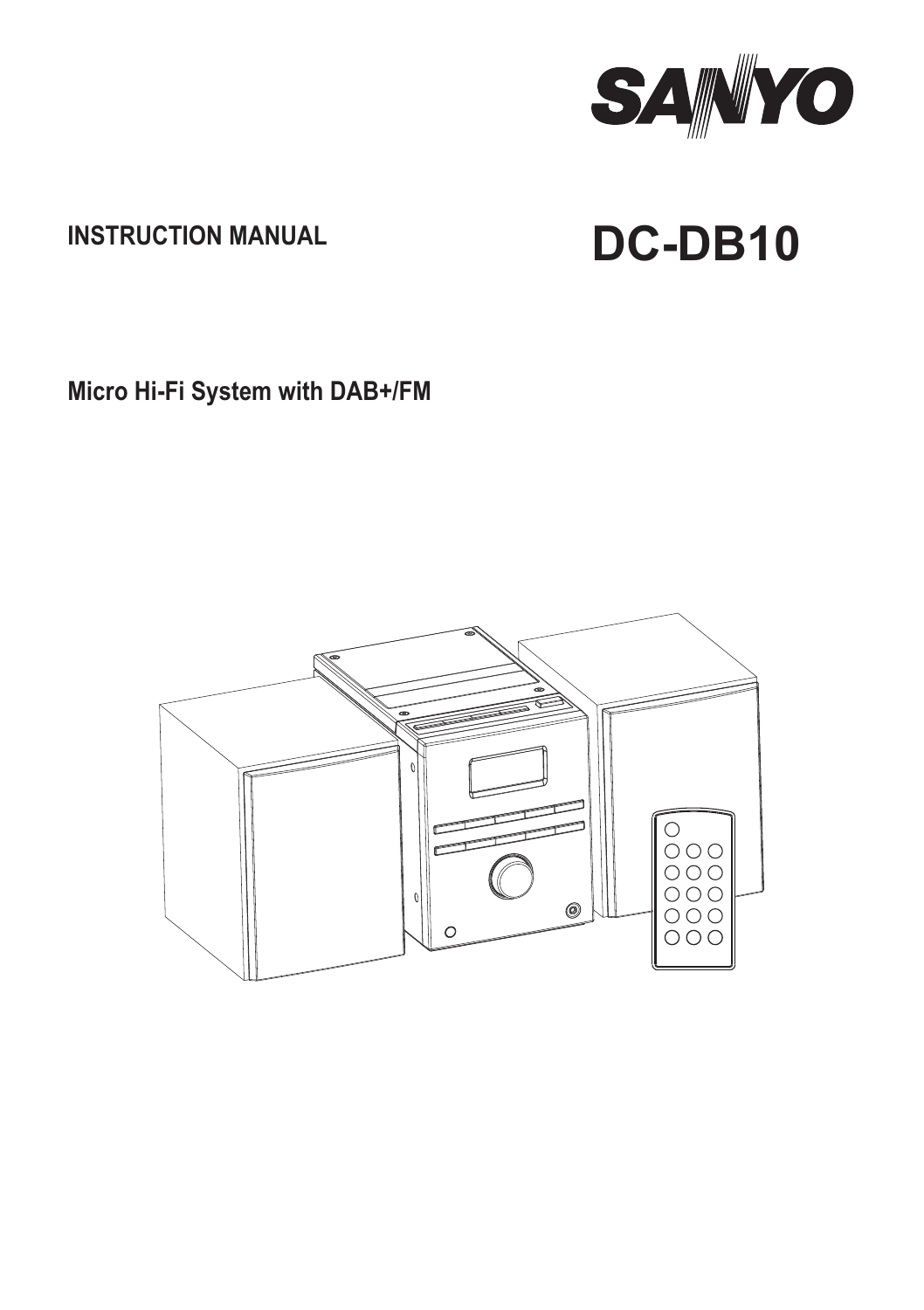### **TABLE OF CONTENTS**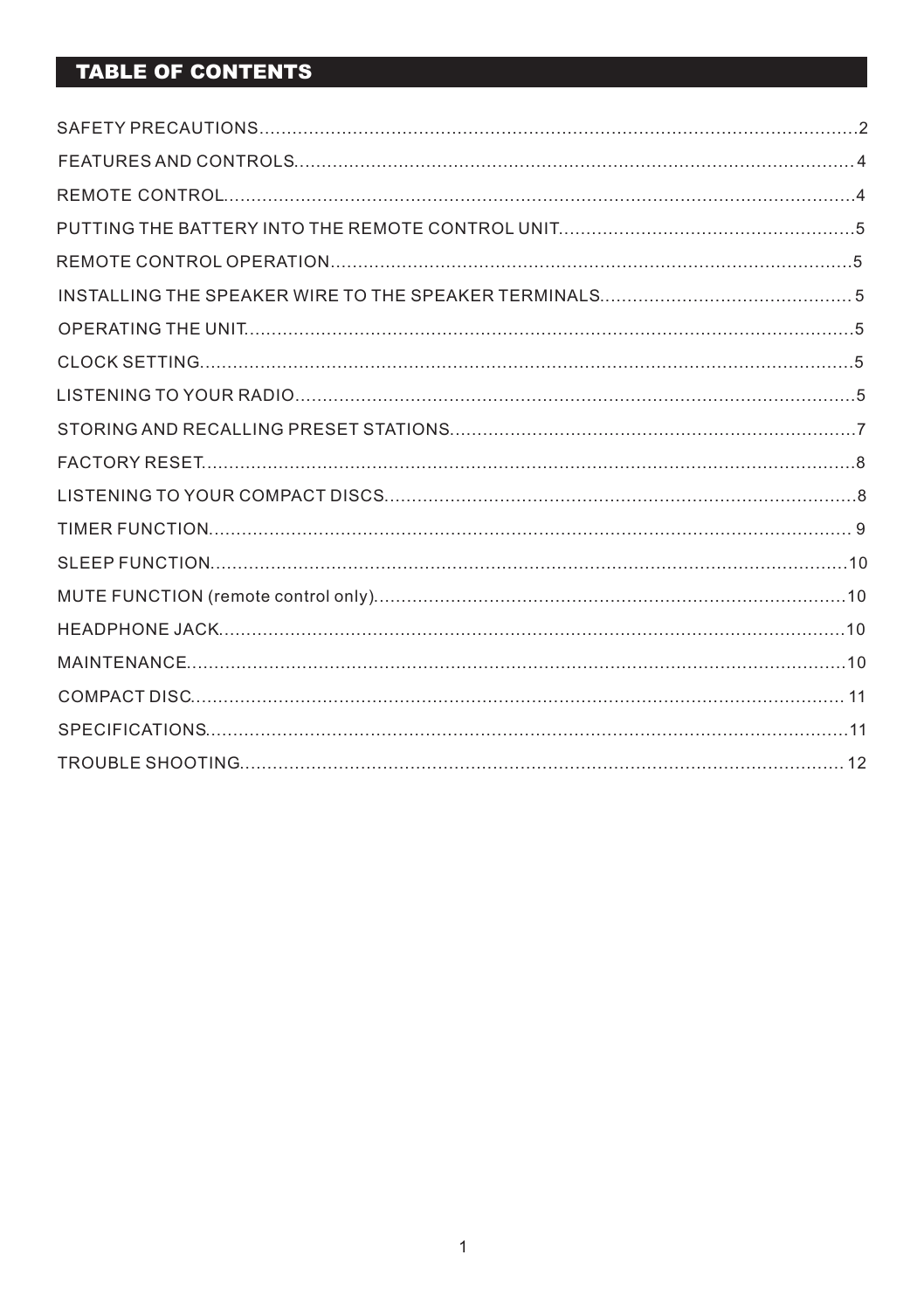### **SAFETY PRECAUTIONS**

To achieve the utmost in enjoyment and performance, please read this manual carefully before attempting to operate the unit in order to become familiar with its features, and assure you years of faithful, trouble free performance and listening pleasure.

#### **Important Notes**

- \* Read instructions All the safety and operating instructions should be read before the apparatus is operated
- \* Retain instructions The safety and operating instructions should be retained for future reference.
- \* Cleaning Unplug this product from the wall outlet before cleaning. Do not use liquid cleaners or aerosol cleaners. Use a damp cloth for cleaning.
- \* Attachment Do not use attachment not recommended by the product manufacturer as they may cause hazards.
- \* Power Sources -The apparatus should be connected to a power supply only of the type described in the operating instructions of as marked on the apparatus.
- \* "To be completely disconnected the power input, the mains plug of apparatus shall be disconnected from the mains." as the disconnect devices is the mains plug of apparatus.
- \* Power-Cord Protection Power supply cords should be routed so that they are not likely to be walked on or pinched by items placed upon or against them, paying particular attention to cords at plugs, convenience receptacles and the point where they exit from the apparatus
- \* During lntended Use The mains plug of apparatus should be easily accessed.
- \* Nonuse Periods The power cord of the apparatus should be unplugged from the outlet when left unused for a long period of time.
- This apparatus shall not be exposed to dripping or splashing water and that no object filled with liquids such as vases shall be placed on the apparatus.
- \* The apparatus should be situated so that its location or position does not interfere with its proper ventilation. The ventilation should not be impeded by covering the ventilation openings with items such as newspaper, table-cloths, curtains etc.
- \* Do not install this apparatus in a confined space, such as a book case or built-in cabinet. Minimum distance (about 100mm) around the apparatus for sufficient ventilation.
- \* No naked flame sources such as lighted candles should be placed on the apparatus.
- $^\ast$  Do not use where there are extremes of temperature (below 5°C or exceeding 35°C).
- Sudden changes in the ambient temperature may cause condensation to form on the optical lens inside the unit. lf this happens, take out the disc, leave the unit for about 1 hour, and then proceed to operate.
- \* Because of the CD player's extremely low noise and wide dynamic range, there might be a tendency to set the volume on the amplifier unnecessarily high.
- \* Excessive sound pressure from earphones and headphones can cause hearing loss.
- \* Attention should be drawn to the environmental aspects of battery disposal.
- \* The caution marking was located at the bottom enclosure of the apparatus.
- \* The nameplate marking was located at the back enclosure of the apparatus.
- \* The use of apparatus in moderate climates.

#### *ESD Remark: In case of malfunction due to electrostatic discharge, just reset the product (reconnect of power source may be required) to resume normal operation. Should any trouble occur, remove the power source and refer servicing to qualified personnel.*

**WARNING :** TO PREVENT FIRE OR SHOCK HAZARD, DO NOT EXPOSE THIS APPLIANCE TO DRIPPING OR SPLASHING.

For safety reasons, do not remove any covers or attempt to gain access to the inside of the product. Refer any servicing to qualified personnel.

Do not attempt to remove any screws, or open the casing of the unit; there are no user serviceable parts inside, refer all servicing to qualified service personnel.

#### **Note:**

- This unit will become warm when used for a long period of time. This is normal and does not indicate a Problem with the unit.
- The CD player includes micro-processors which may malfunction as a result of external electrical Interference or noise. If the CD player is not working properly, disconnect the power source and then reconnect it.
- Excessive sound pressure from earphones and headphones can cause hearing loss.
- If an unusual conditions occurs in the display window or key button, switch the unit off, then turn on the unit again.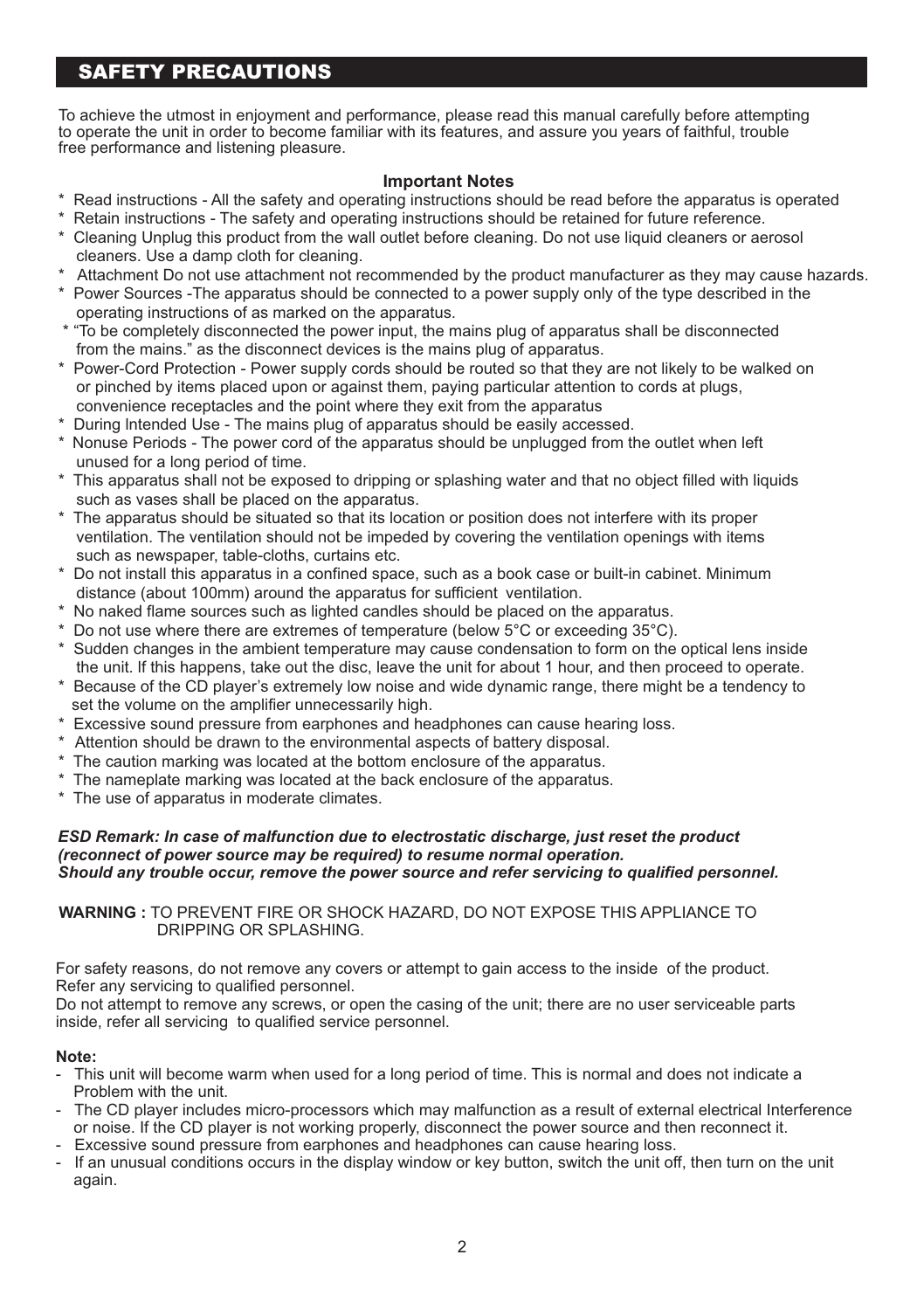

shock is present within this unit. This symbol indicates that there are important operating and maintenance

instructions in the information accompanying this unit.

This symbol indicates that dangerous voltage constituting a risk of electric

You can see this carved picture on the bottom of the main unit.

CLASS 1 LASER PRODUCT KLASS 1 LASER APPARAT LUOKAN 1 LASER LAITE KLASSE 1 LASER PRODUKT

### CAUTION

CLASS 1 LASER PRODUCT Operating the unit in a way other than specified herein,or making adjustments to the unit may result in hazardous radiation exposure

You can see this carved picture on the bottom of the main unit.



### LASER SAFETY

This unit employs a laser. Only qualified service personnel should attempt to repair.

You can see this label in the CD compartment.

WARNING: RISK OF INVISIBLE LASER RADIATION WHEN CD LID IS OPEN OR INTERLOCKS FALL.AVOID DIRECT EXPOSURE TO THE BEAM.



| CAUTION: INVISIBLE LASER RADIATION WHEN OPEN AND<br>INTERLOCKS DEFEATED AVOID EXPOSURE TO BEAM.                                               |  |
|-----------------------------------------------------------------------------------------------------------------------------------------------|--|
| CUIDADO: PRODUTO LASER DE CLASSE 1 RADIACÃO<br>LASER INVISÍVEL CUANDO ABERTO E SE O DE SEGURANCA<br>ESTIVER DEFEITUOSO A EXPOSICÃO AOS RAIOS. |  |
| ADVARSEL: USYNLIG LASERSTRALING VED ÄBNING NÄR<br>SIKKERHEDSAFBRYDERE ER UDEAF FUNKTION UNDGA<br>UDSÆTTELSE FORSTRÄLING.                      |  |
| VARO: AVATESSA JA SUOJALUKITUS OHITETTAESSA OLET<br>AI TTIINA NÄKYMÄTTÖMÄI I F I ASERSÄTEII YI I F<br>ÄI Ä KATSO SÄTEESEENI                   |  |
| VARNING: OSYNLIG LASERSTRÄLNING NÄR DENNA DEL<br>ÄR ÖPPNAD OCHSPÄRREN ÄR URKOPPLAD. BETRAKTA<br>FJSTRÄLFNI                                    |  |

You can see this label on the back of the main unit.

This label sticks inside of the unit.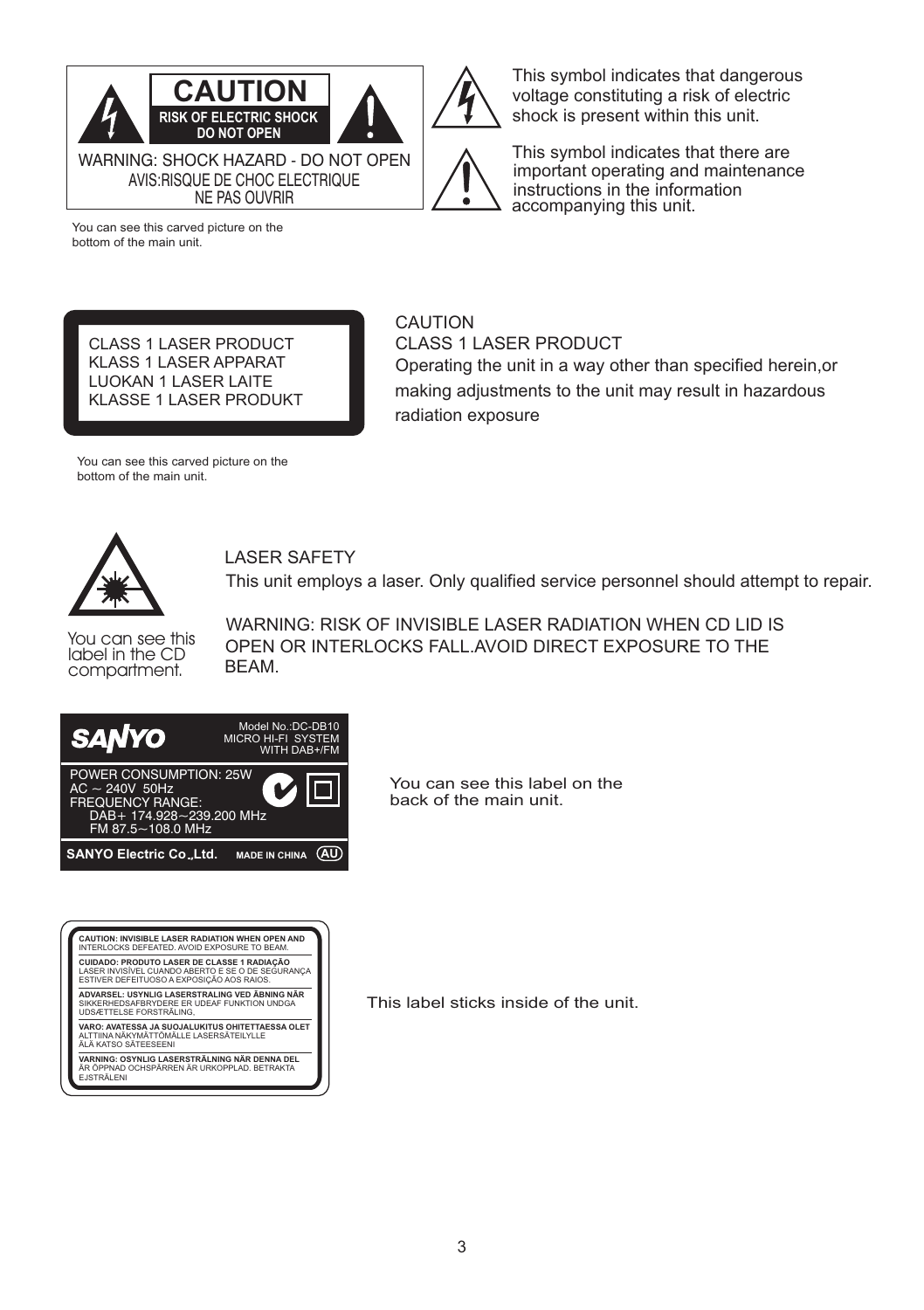### **FEATURES AND CONTROLS**







- 13. HEADPHONE JACK
- 14. REPEAT BUTTON
- 15. PROGRAM BUTTON
- 16. VOLUME CONTROL
- 17. DISPLAY/INFO BUTTON
- 18. SLEEP BUTTON
- 19. TIMER BUTTON
- 20. IR SENSOR
- 21. SPEAKER TERMINALS
- 22. DAB+/FM WIRE ANTENNA
- 23. AC POWER CORD
- 
- 3. SCROLL ▲/ ▶▶**I** BUTTON
- 4. PLAY/PAUSE/SELECT BUTTON( ▶/**II**)
- 5. STOP/MENU BUTTON(■)
- 6. CD DOOR OPEN BUTTON
- 7. STANDBY/ON BUTTON
- 8. CD BUTTON
- 9. LCD DISPLAY
- 10. DAB+/FM BUTTON
- 11. PRESET BUTTON
- 12. PRESET + BUTTON

### **REMOTE CONTROL**



- 1. STANDBY/ON BUTTON
- 2. DISPLAY/INFO BUTTON
- 3. REPEAT BUTTON
- 4. PROGRAM BUTTON
- 5. RANDOM BUTTON
- 6. MUTE BUTTON
- 7. DAB+/FM BUTTON
- 8. CD BUTTON
- 9. STOP/MENU BUTTON(■)
- 10. PLAY/PAUSE/SELECT BUTTON( ▶/**II**)
- 11. SCROLL ▼/ I◀◀ BUTTON
- 12. SCROLL ▲/ ▶▶I BUTTON
- 13. PRESET BUTTON
- 14. PRESET + BUTTON
- 15. VOLUME BUTTON
- 16. VOLUME + BUTTON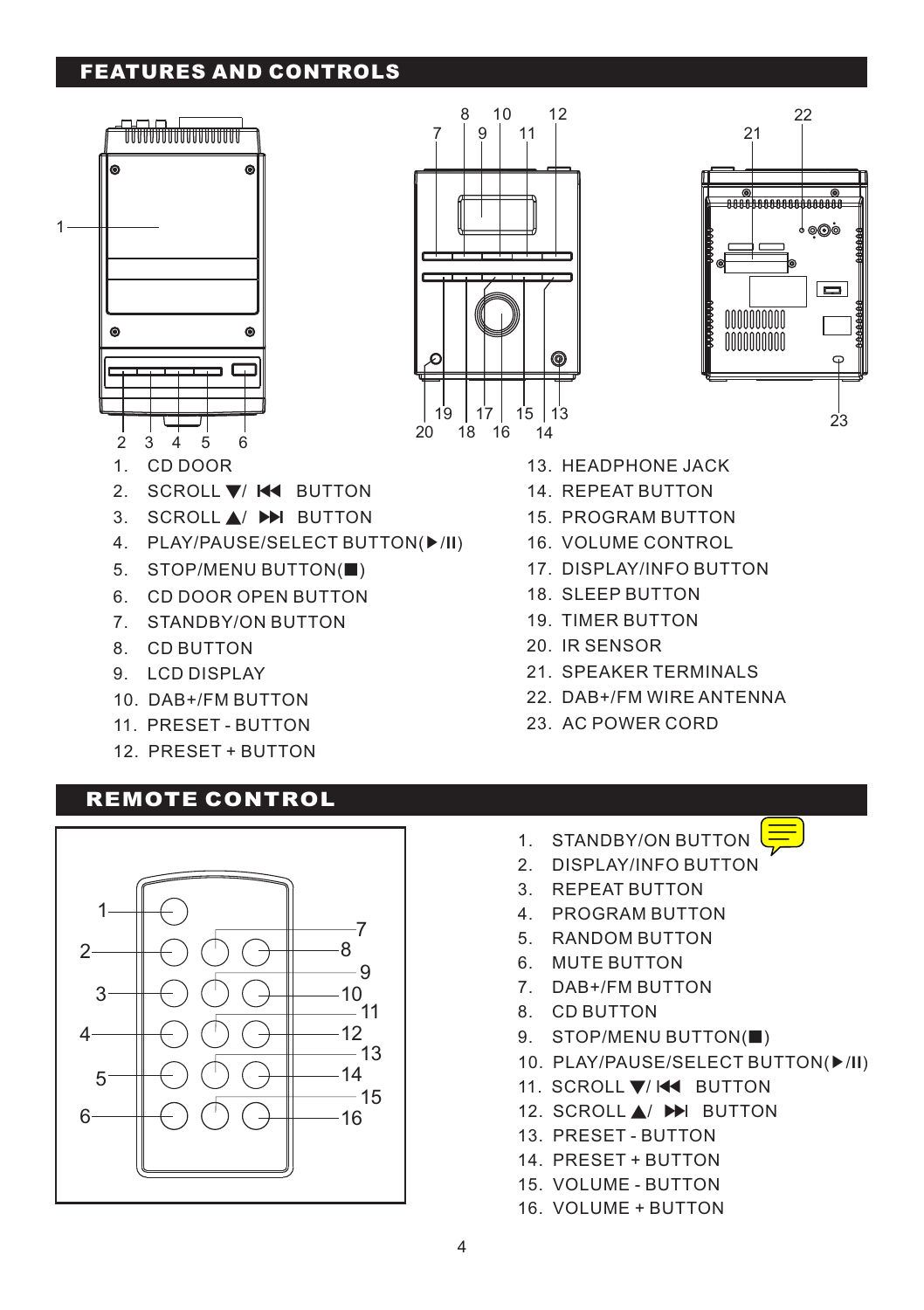### **PUTTING THE BATTERY INTO THE REMOTE CONTROL UNIT**

- 1. Press the battery compartment gently according to the direction indicated in the illustration.
- 2. Slide to open the battery compartment.<br>3. Insert the sunnlied CR2032 battery in
- Insert the supplied CR2032 battery into the compartment according to the polarity markings ("+" and "-") inside the compartment and on the battery. Replace the battery compartment until it clicks.

**NOTE**: Remove the batteries from the remote control if not in use for long period of time. Replace with new batteries when the batteries become weak, otherwise the remote control will not function properly.

### **REMOTE CONTROL OPERATION**

Insert the batteries into the remote control. Point the remote control at the remote sensor on the front panel. The remote control works within a distance of about 7 meters from the sensor and within an angel of about 30 degrees from the left and right side.

### INSTALLING THE SPEAKER WIRE TO THE SPEAKER TERMINALS

- **1. Speakers Connection** Extend the SPEAKER WIRES and connect them to the SPEAKER TERMINALS.
- **2. Power Cord Connection** Before using, connect the AC Power Cord to 240V AC outlet.



### **OPERATING THE UNIT**

Before operating the unit for the first time, make sure the AC power cord is properly connected to a 240V 50Hz AC outlet, then you can now press the STANDBY/ON button to switch the unit ON. Pull the AC plug out of the wall socket if you want to switch off completely.

### **CLOCK SETTING**

The clock will only set and be updated if you can receive DAB+ signals in your location. In order for the clock to synchronise to the current local time you must leave it one DAB+ station for a short period. Manual clock setting is not required.

### **LISTENING TO YOUR RADIO**

#### **Hints for better reception**

This unit is fitted with a single lead wire DAB+/FM antenna, to obtain the best performance, you should fully extend the wire antenna and adjust the position as well as the direction until you find the best reception. For ideal DAB reception, always maintain the lead wire antenna in a vertical position (holding it upward or downward behind the unit) is highly recommended.

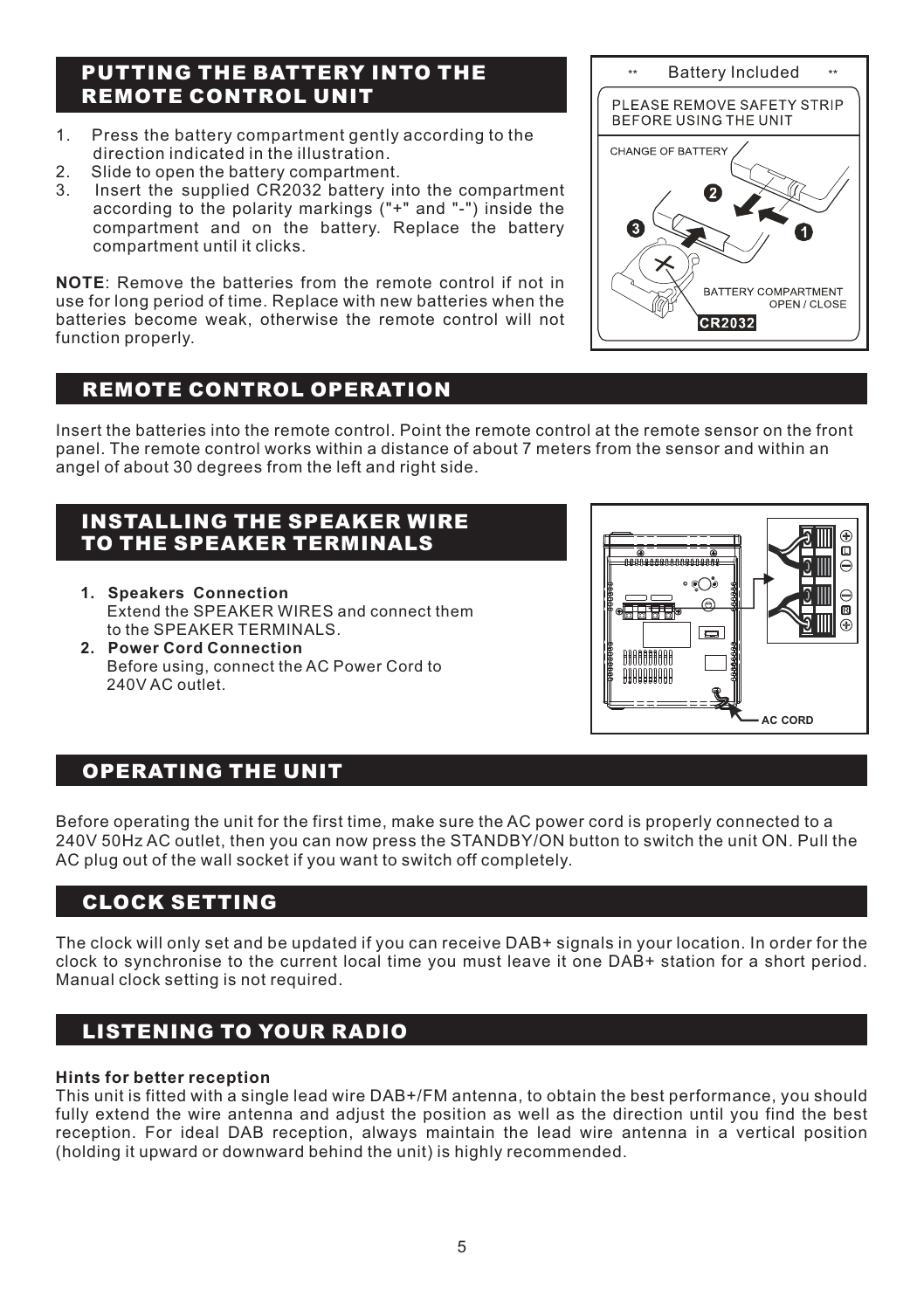#### **Getting started DAB mode**

When the unit is powered up for the first time, it will be in standby mode. The display will show "00:00" and "Setting clock …". Press the **STANDBY/ON** button once to switch the unit on, it will automatically enter into the DAB mode and perform auto scan function. During the scan the display will show "Scanning …" together with a slide bar that indicates the progress of the scan and the amount of stations that have been found so far. (F. 1) (F. 2) (F. 3)



Once the scan has finished, the radio will select the first alphanumerically found station. You can now press the **SCROLL** ▲ or ▼ button to explore the found stations and then press the **SELECT** button to select your station.

**Note:** If there is no stations found after auto scan, you can press the **MENU** button to enter into the Tune Select Menu and you can now press the **SCROLL** ▲ or ▼ buttons followed by pressing the **SELECT** button to select manual tune or auto scan modes for stations.

#### **DAB auto tune modes**

There are two types of auto scan modes, one is local auto scan and the other is full auto scan. Local auto scan will only search for part of the DAB Band III channels and full auto scan will search for the entire DAB Band III channels. After the scan has finished, the first alphanumerically found station will be automatically selected.

- 1. To activate the auto scan modes, first press the **MENU** button to enter into the Tune Select Menu, then press the **SCROLL** ▲ or ▼ button to select "Local scan" or "Full scan", finally press the **SELECT** button to confirm, the display will show "Scanning …" and a progressing slide bar. (F.4)  $(F.5)$
- 2. All the stations that have been found will be stored automatically, to explore the found stations, press the **SCROLL** ▲ or ▼ buttons; and when you find a station that you would like to listen to, press the **SELECT** button





#### **DAB manual tune**

- 1. To select manual tune, first press the **MENU** button to enter into the Tune Select Menu, then press the **SCROLL** ▲ or ▼ buttons to select "Manual tune", finally press the **SELECT** button to confirm. (F. 6)
- 2. Press the **SCROLL** ▲ or ▼ buttons to move through the DAB channels, the display will show "5A to 13F" and their associated frequencies. (F. 7)
- 3. When your desired frequency appears in the display, press the **SELECT** button to confirm. The name of the station group (ensemble/multiplex) will be displayed.
- 4. To listen to the station selected, press the **SELECT** button again.





#### **DAB secondary services**

On some occasions you will see a ">" symbol directly after the name of the station, this indicates that there are secondary services available to that station. These secondary services contain extra services that relate to the primary station. E.g. a sports station may want to add extra commentaries. The secondary services are inserted directly after the primary station.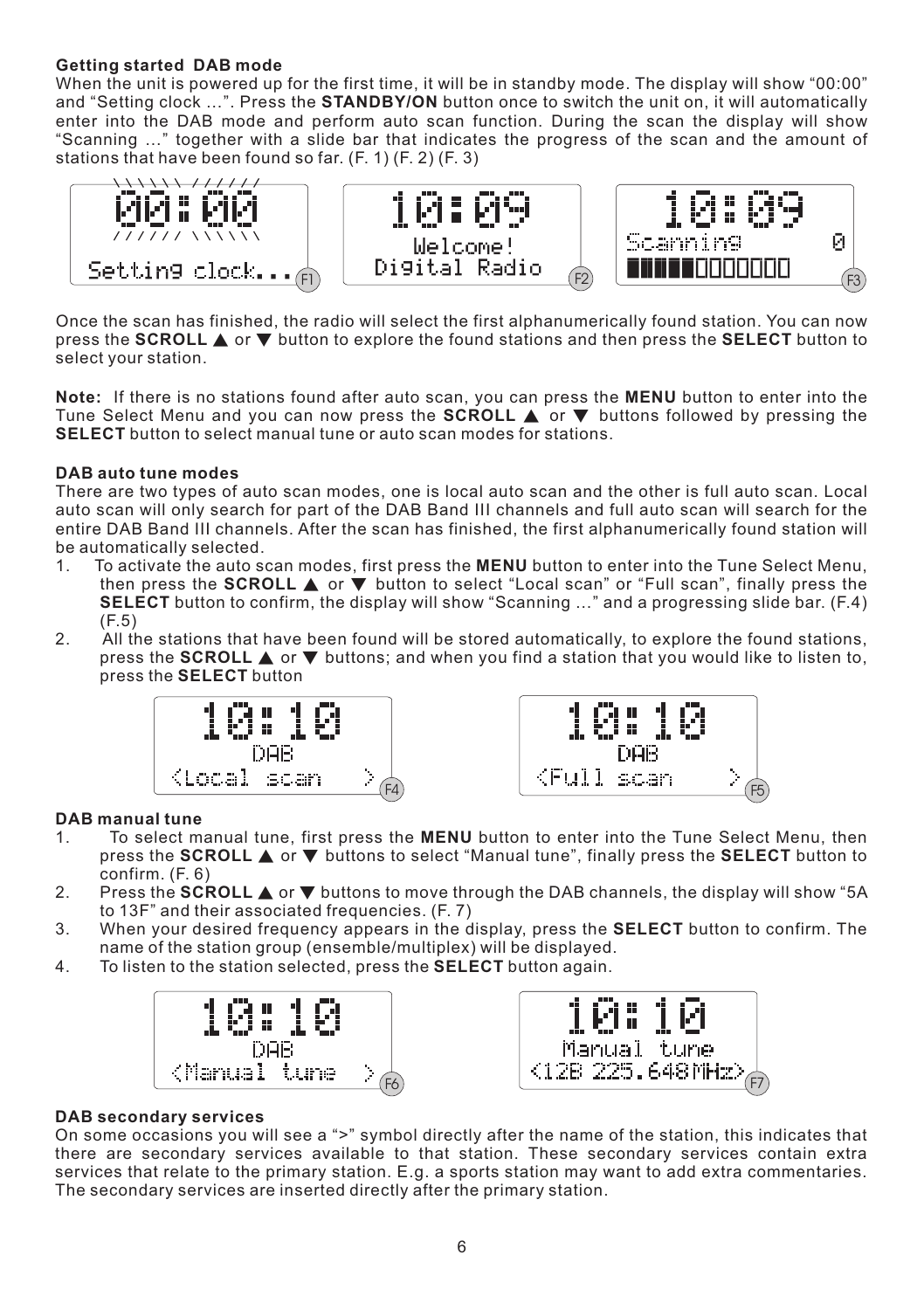#### **DAB display modes**

Every time you press the **DISPLAY/INFO** button, the display will cycle through the following display modes:



#### **Time and date**

The time and date will be automatically updated by the broadcasted information; it is no need to set the clock manually. In the unlikely event that no clock information is received, the display will show "[No Time]".

#### **Frequency**

The frequency of the present station will be displayed.

#### **Audio bit rate**

The display will show the digital audio bit rate being received.

#### **DLS**

DLS stands for Dynamic Label Segment which is a scrolling message that the broadcaster may include in their transmissions. The message usually includes information such as programme details …etc.

#### **Signal strength**

The display will show a slide bar to indicate the signal strength, the stronger the signal, the longer the bar will be from left to right.

#### **Programme type**

This describes the style of the programme that is being broadcast. If the information is not available, the display will show "[No PTY]".

#### **Ensemble/Multiplex (Group name)**

The Ensemble/Multiplex is a collection of radio stations that are bundled and transmitted together in a single frequency. There are national and local multiplexes, local ones contain stations that are specific to that area.

**Note:** Press and hold the **DISPLAY/INFO** button for longer than 2 seconds, the software version number will be displayed.

#### **FM radio**

- 1. To select FM, press the **DAB+/FM** button, the FM frequency will be displayed. (F. 8)
- 2. To activate auto search, press and hold the **I**◀◀ or ▶▶**I** buttons until it starts to scan down or up the frequency band, it will stop automatically once a station has been found.
- 3. To activate manual search, repeatedly press the ◀**I** ◀ or ▶▶**I** button.
- 4. To select audio mode, press the **SELECT** button to toggle between the "Auto" or "Mono" selection.

**Note:** The radio will automatically switch between stereo and mono mode, but you can override this and switch this function manually which is helpful for poor signal reception.



### **STORING AND RECALLING PRESET STATIONS**

In either DAB or FM, you can store up to 10 stations to the favourite presets; this will enable you to get direct access to your favourite stations.

1. To store a preset, first tune to your desired station, then press and hold the **PROGRAM** button until the display shows the preset number and flash. (F. 9)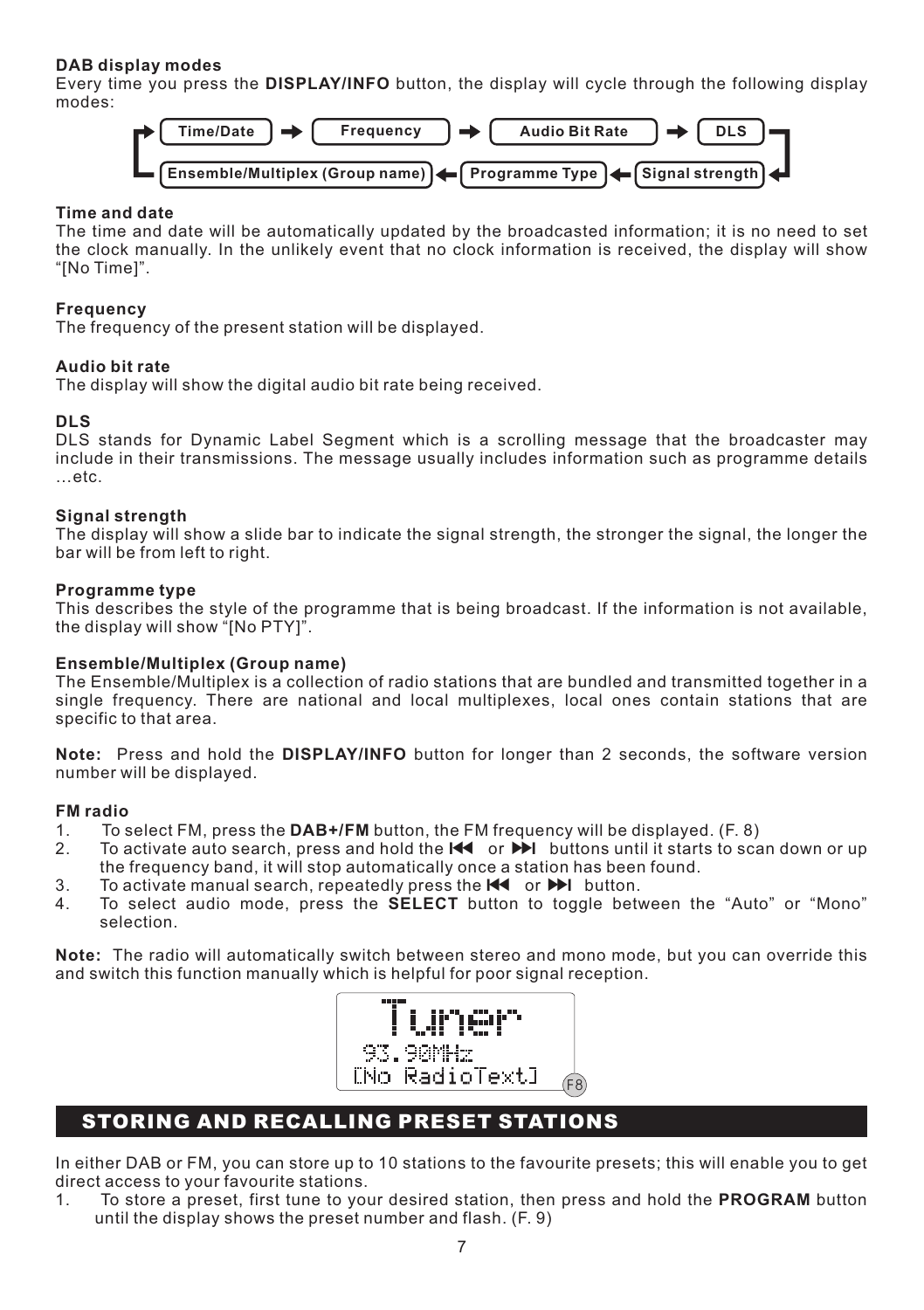- 2. Press the **PRESET +/-** buttons to select your desired station preset number.<br>2. Finally press the **PPOGPAM** button to confirm your selection, the display
- 3. Finally press the **PROGRAM** button to confirm your selection, the display will show "Preset # stored". (F.10)
- 4. To recall a preset station that you have stored, press the **PRESET +/-** buttons, the display will show the preset number and the associated information. It would tune to the station in one second after the buttons are released. (F.11)



### **FACTORY RESET**

When you move the system to another part of the country, your pre-tuned and stored DAB stations may no longer be available. If this is the case then you will need to reset your system back to its original factory settings; to perform a factory reset, please do the following:<br>1. Connect the unit to mains and press the **STANDBY/ON** button once to

- 1. Connect the unit to mains and press the **STANDBY/ON** button once to turn the unit on.<br>2. Ensure the unit is in DAB mode, then press and hold the **MENII** button until the displ
- 2. Ensure the unit is in DAB mode, then press and hold the **MENU** button until the display shows "Press SELECT to confirm reset".
- 3. Release the **MENU** button and press the **SELECT** button once, the display will show "Restarting…" and then perform auto scan function.
- 4. After the scan has finished, the radio will select and display the first alphanumerically found station.

**Note:** All of your stored DAB & FM presets will be lost once the reset has taken place.

### **LISTENING TO YOUR COMPACT DISCS**

**NOTE:** Although this CD player can read CD-R and CD-RW discs in addition to normal CDs, the playability of CD-R and CD-RW discs may be affected by the type of software that was used to create the discs, as well as the quality and condition of the blank media you are using, 100% playability cannot be guaranteed. This is not an indication of a problem with the player.

#### **Playing the entire CD**

- 1. When the unit is ON, press the **CD** button to select CD function. The display will first show "Switch to CD" and then finally "NO DISC". (F.12) (F.13)
- 2. Press the **OPEN** button to open the CD door, insert the disc with the printed label side facing up and then close the CD door. The display will first show "READING" and then the total number of tracks and time. (F.14)
- 3. Press the ▶**/II** button to start playback from the first track, the display will show the current track number and elapsed time. (F.15)
- 4. To interrupt playback, press ▶/**II** button once, "**II**" will be displayed and the time in the display will flash.
- 5. To resume playback, press the ▶**/II** button again.
- 6. To stop playback, press the button.

#### **Selecting a different track during play**

- 1. To select a different track during play, press the **I**◀◀ or ▶▶**I** buttons until the desired track number appears on the display, then release the button, playback will begin from this track.
- 2. To play the next track, press the ▶▶**I** button once.
- 3. To play the previous track, press the **I**◀◀ button twice.
- 4. To play the current track from the beginning during play, press the **I**◀◀ button once.

#### **Repeat play**

- 1. Press the **REPEAT** button to select the repeat play, to repeat the same track, press the **REPEAT** button once, the display will show "  $\overline{5}$  1". (F.16)
- 2. To repeat the entire disc, press the **REPEAT** button again, the display will show " ". (F.17)
- 3. To cancel repeat play, repeatedly press the **REPEAT** button until the repeat icon disappears in the display.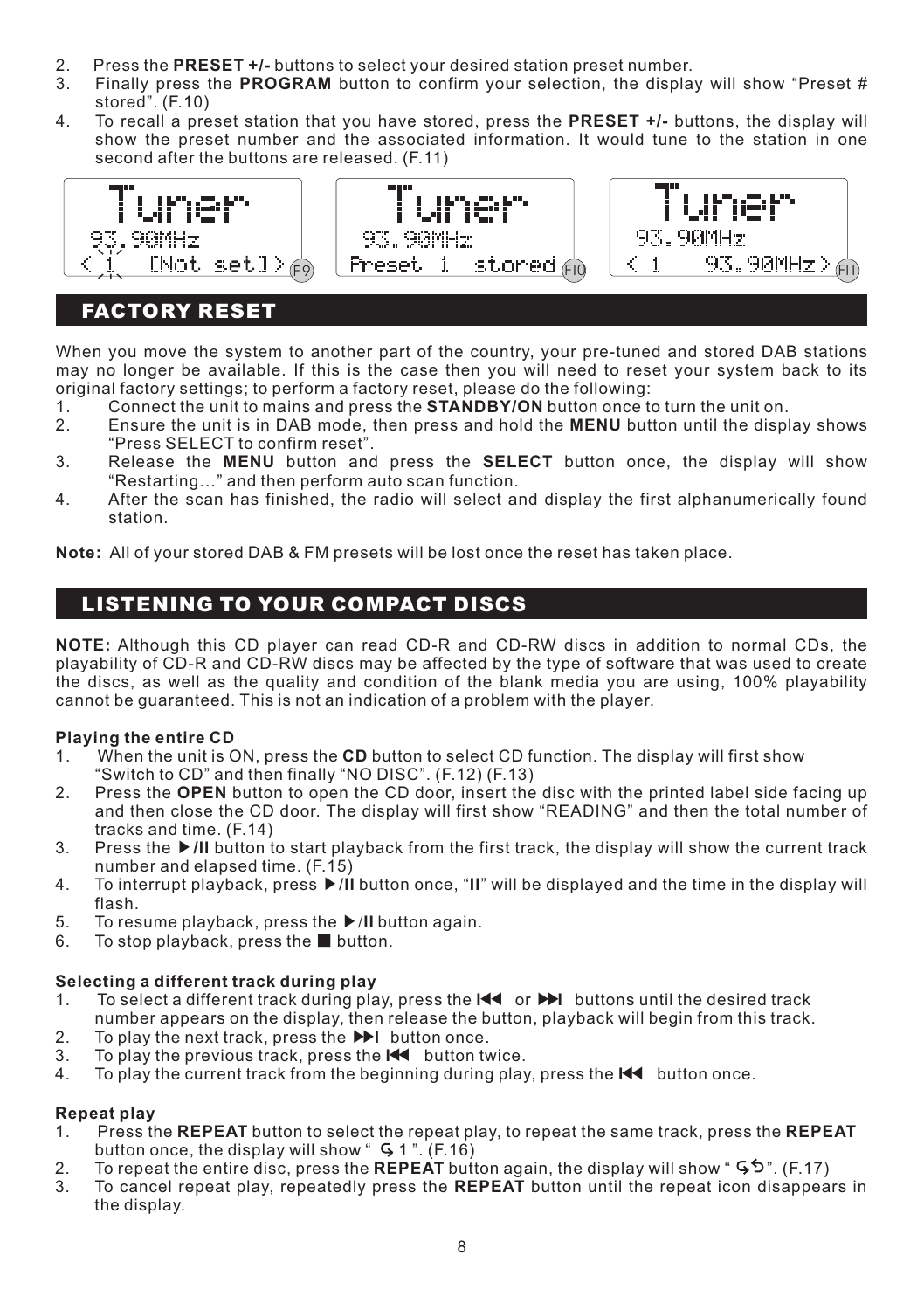## **Random play (remote control only)**

- 1. During CD stop, press the **RANDOM** button on the remote control to start random play, the display will show "RANDOM" and the tracks will be started playing randomly. (F.18)
- 2. During normal CD playback, first press the **RANDOM** button once, when the display shows "RANDOM", press the **I**◀◀ or ▶▶**I** buttons to randomly select playing another track.
- 3. To cancel random play, press the **RANDOM** button again until the "RANDOM" disappears in the display.

#### **Program play**

In CD stop mode, a maximum number of 20 tracks can be programmed to play in any desired order.<br>1 and your disc as usual and wait until the display shows the total number of tracks

- 1. Load your disc as usual and wait until the display shows the total number of tracks.<br>2. Press the **PROGRAM** button, the display will show "P-01" and flash. (F.19)
- 2. Press the **PROGRAM** button, the display will show "P-01" and flash. (F.19)
- 3. Press the **I**◀◀ or ▶▶**I** buttons to select the first track to be programmed, then press the **PROGRAM** button to confirm, the first track to play is now programmed, the display will show "P-02" and ready for the next entry.
- 4. Repeat the above procedure to program other tracks for program play.
- 5. When you have completed programming, press the ▶**/II** button to begin program play, the display will show "MEM". Playback will begin on the first track you programmed and will continue until the last programmed track has played.
- 6. To erase the program, in CD stop mode, press the button once; in CD play mode, press the button twice. "MEM" will disappear in the display.

#### **Repeat program play**

You may use the program play and the repeat play features together to continuously repeat a programmed playback. First program the desired playback sequence, then press the **REPEAT** button to select repeating the current track or the entire programmed sequence.



### **TIMER FUNCTION**

You can set the timer to switch on the system at your desired time, listening mode and volume level.<br>1. Press the TIMER button to toggle the timer function between "On" and "Off", the display will sh

- 1. Press the **TIMER** button to toggle the timer function between "On" and "Off", the display will show the timer on/off status, the timer on mode and the time.(F. 20)
- 2. To set the timer, press and hold the **TIMER** button until the display shows "Timer Set" and the "hour" digit of the timer clock in the display will flash.(F. 21)
- 3. Press the ▲ or ▼ buttons to set the time and press the **TIMER** button to confirm, first set the hour and then the minute.
- 4. When the time to switch on the system is set, the display will show the timer on mode and flash, press the ▲ or ▼ buttons to select the mode (CD/FM/DAB), then press the **TIMER** button to confirm and the timer on mode is set.
- 5. The display will show the volume level and flash, press the ▲ or ▼ buttons to select the timer on volume level, then press the **TIMER** button to confirm and the timer setting is now completed.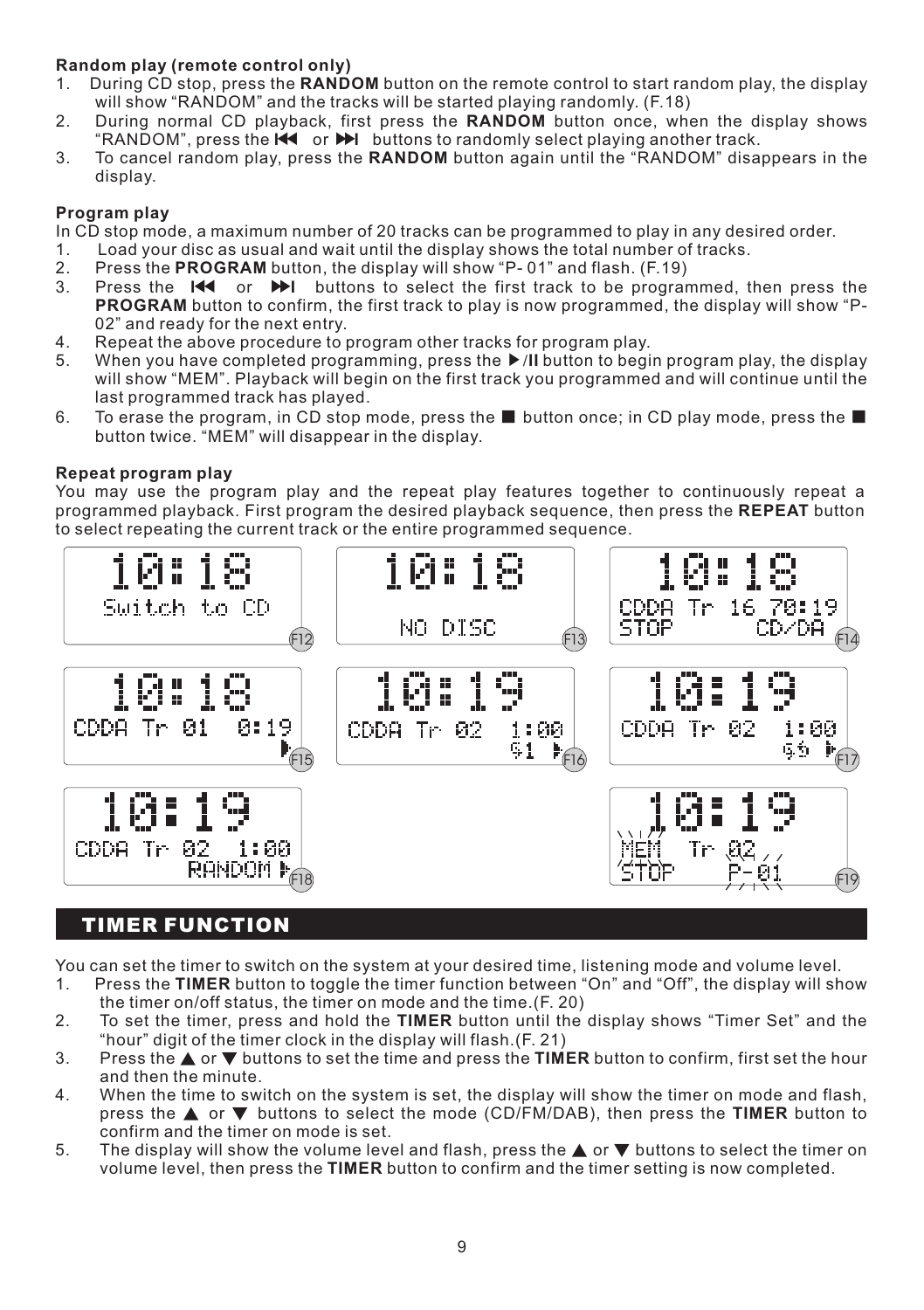### **SLEEP FUNCTION**

This function allows you to program the system to switch off itself after a set period of time.

1. To activate the sleep function, repeatedly press the **SLEEP** button, the sleep time in the display will change in sequence on every press:



- 2. When the display shows your desired sleep time, release the button, the sleep timer is now activated. The display will show "S#" in which "S1" is to indicate "10 minutes" sleep time and so on. (F.22)
- 3. To cancel sleep function, press the **SLEEP** button once, the display will show "Sleep-Off" and the "S#" will be disappeared.



### **MUTE FUNCTION (remote control only)**

Press the **MUTE** button on the remote control will stop the sound from the speakers temporarily, the display will show "MUTE" and flash. To cancel mute and restore the sound, press the **MUTE** button again or the **VOLUME +/-** button, the "MUTE" will disappear in the display.

F22

### **HEADPHONE JACK**

A 3.5mm type stereo headphone jack is located on the front panel. Connect a set of stereo headphones (not included) to this jack for private listening without disturbing others. The external speakers are automatically disconnected when the headphones are in use.

**IMPORTANT:** When using headphones always set the volume to a low level before you put the headphones on. Then insert the headphones and gradually increase the volume to a comfortable listening level.

### **MAINTENANCE**

#### **Cleaning the unit**

Clean the outside of the unit with a clean soft cloth, moistened with lukewarm water. Do not use benzene, thinners, or alcohol since they will damage the finish of the surfaces.

#### **Cleaning the CD player Iens**

The lens should never be touched. If dust is on the lens, blow it off using a camera lens blower (F. A). (Consult your dealer.)

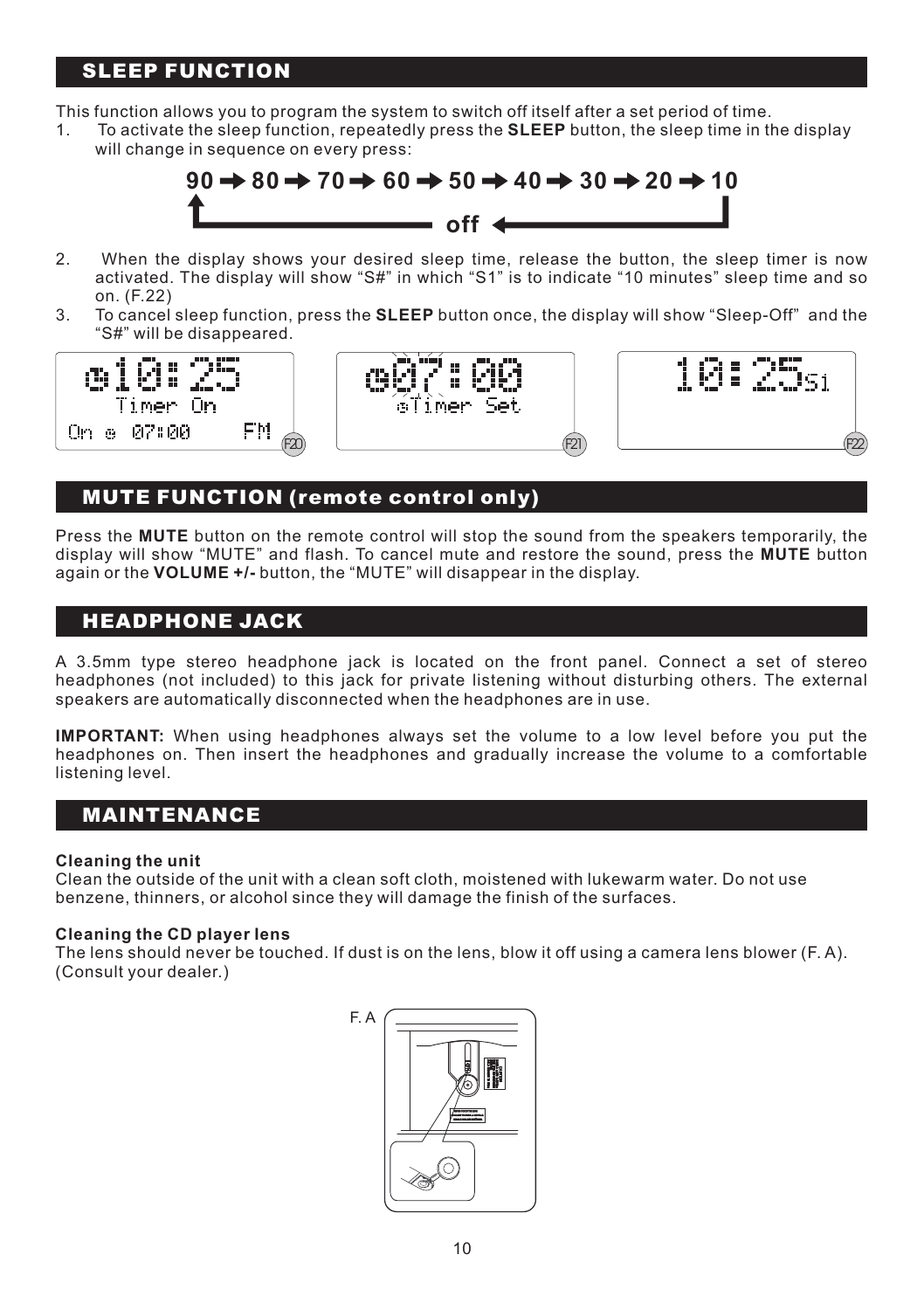### **COMPACT DISC**

1. Always use compact discs bearing the mark as shown.



- 2. Notes on handling discs
	- Removing the disc from its storage case.
	- \* Do not touch the reflective recorded surface.
	- \* Do not stick paper or write anything on the surface.
	- \* Do not bend the disc.



- 3. Storage
	- \* Store the disc in its case.
	- \* Do not expose discs to direct sunlight or high temperatures, high humidity or dusty places.
- 4. Cleaning a disc
	- Should the disc become soiled, wipe off dust, dirt and fingerprints with a soft cloth.
	- \* The disc should be cleaned from the centre to the edge.



- \* Never use benzene, thinners, record cleaner fluid or anti static spray.
- \* Be sure to close the CD door so the lens is not contaminated by dust.
- \* Do not touch the lens.

#### **SPECIFICATIONS**

POWER SUPPLY:<br>OUTPUT POWER:  $3W \times 2$ <br>OUTPUT POWER: OUTPUT POWER:<br>UNIT DIMENSION: WEIGHT:

**RADIO SECTION**

#### **COMPACT DISC SECTION**

OPTICAL PICKUP : 3 - BEAM LASER<br>FREQUENCY RESPONSE : 3 - 300Hz - 16KHz FREQUENCY RESPONSE : WAVE LENGTH:

UNIT DIMENSION: 135 (L) x 233 (W) x 170 (H) mm<br>130 (L) x 135 (W) x 170 (H) mm  $\frac{130 (L)}{x 135 (W)}$  x 170 (H) mm<br>3.32Kg

> DAB+ 174.928-239.200 MHz FM 87.50-108.00 MHz

LASER OUTPUT: 0.6mW (Maximum continuous wave)

#### **\* \* SPECIFICATIONS SUBJECT TO CHANGE WITHOUT FURTHER NOTICE.**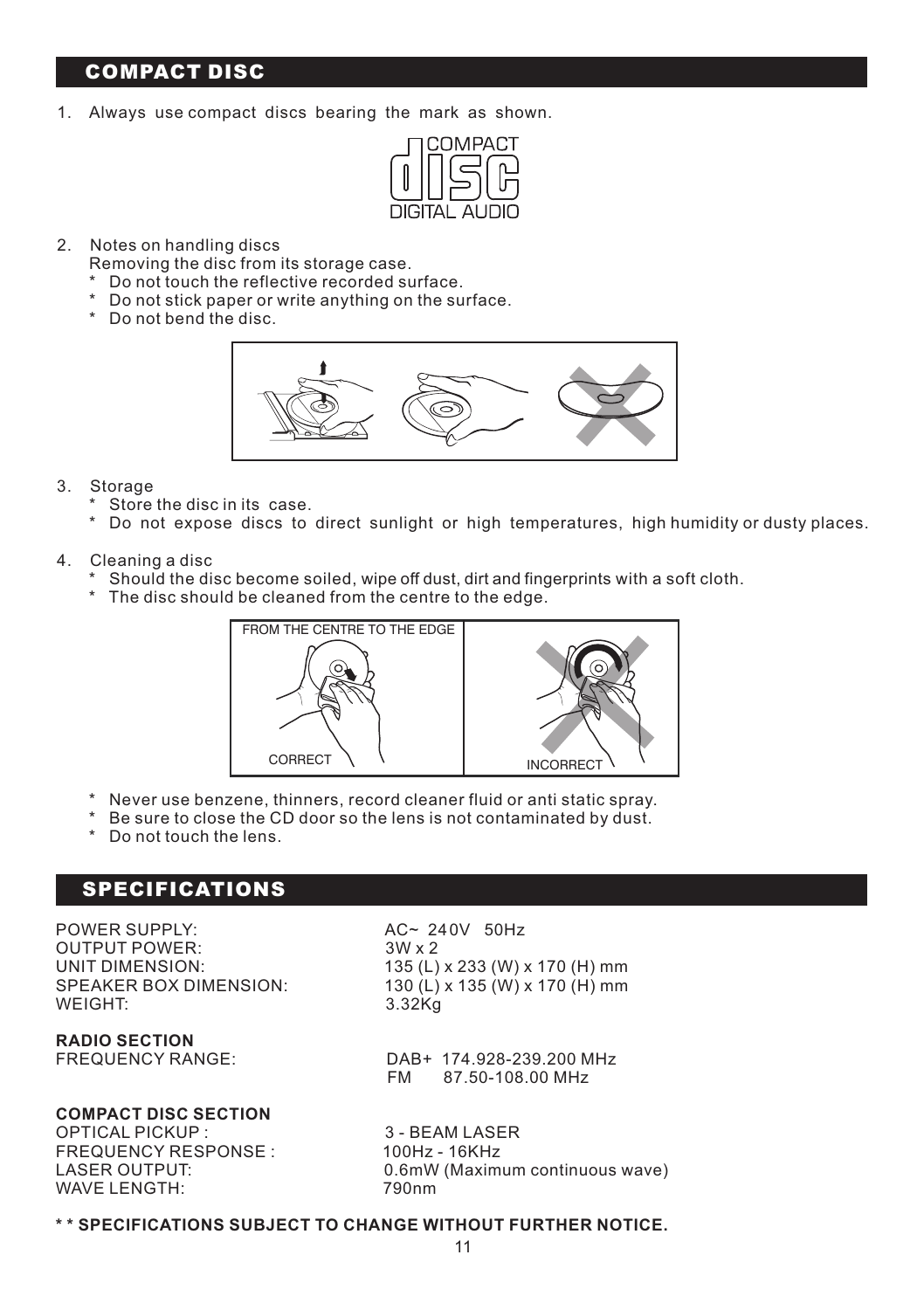### **TROUBLE SHOOTING**

#### **SYMPTOM POSSIBLE CAUSE CORRECTIVE ACTION**

No power

No mains lead plug connection at the AC outlet. Insert the plug into the AC outlet.

The power is on, but the CD player does not work. No disc is loaded. Load a disc.

Sound is heard from one speaker. Faulty connection of speaker wires. Connect the speaker wires firmly to the speaker terminals.

The CD player does not start playback. No disc is loaded.

Loaded a disc.

An unplayable disc is loaded. Load a playable disc. The disc is not loaded correctly.

Load the disc with the label facing up on the disc tray.

The disc is dirty. Clean the disc or replace it.

The CD player does not start playback and "NO FILE" appears. An unplayable disc is loaded. Load a playable disc. The disc is not loaded correctly. Load the disc with the label facing up on the disc tray.

The remote controller does not work properly. The batteries in the remote controller are weak, or installed incorrectly.

Check the battery polarity (+ or -). Replace the battery. The remote controller is not aimed at the remote sensor window.

Aim the remote controller at the remote sensor window.

No sound.

Volume control is set to minium. Turn up the volume. The wrong function is selected. Select the correct function. Faulty speaker connections. Connect the speaker wires firmly to the speaker terminals.

The operation of the unit or display is not normal. The unit must be reset.

- 1. Disconnect the main lead and replug again.
- 2. Resume operations.

FM stereo broadcast is hard to hear due to much noise.

Weak signal.

Press the **SELECT** button to display "MONO". Reorient the FM aerial wire. Connect the speaker wires firmly to the speaker terminals.